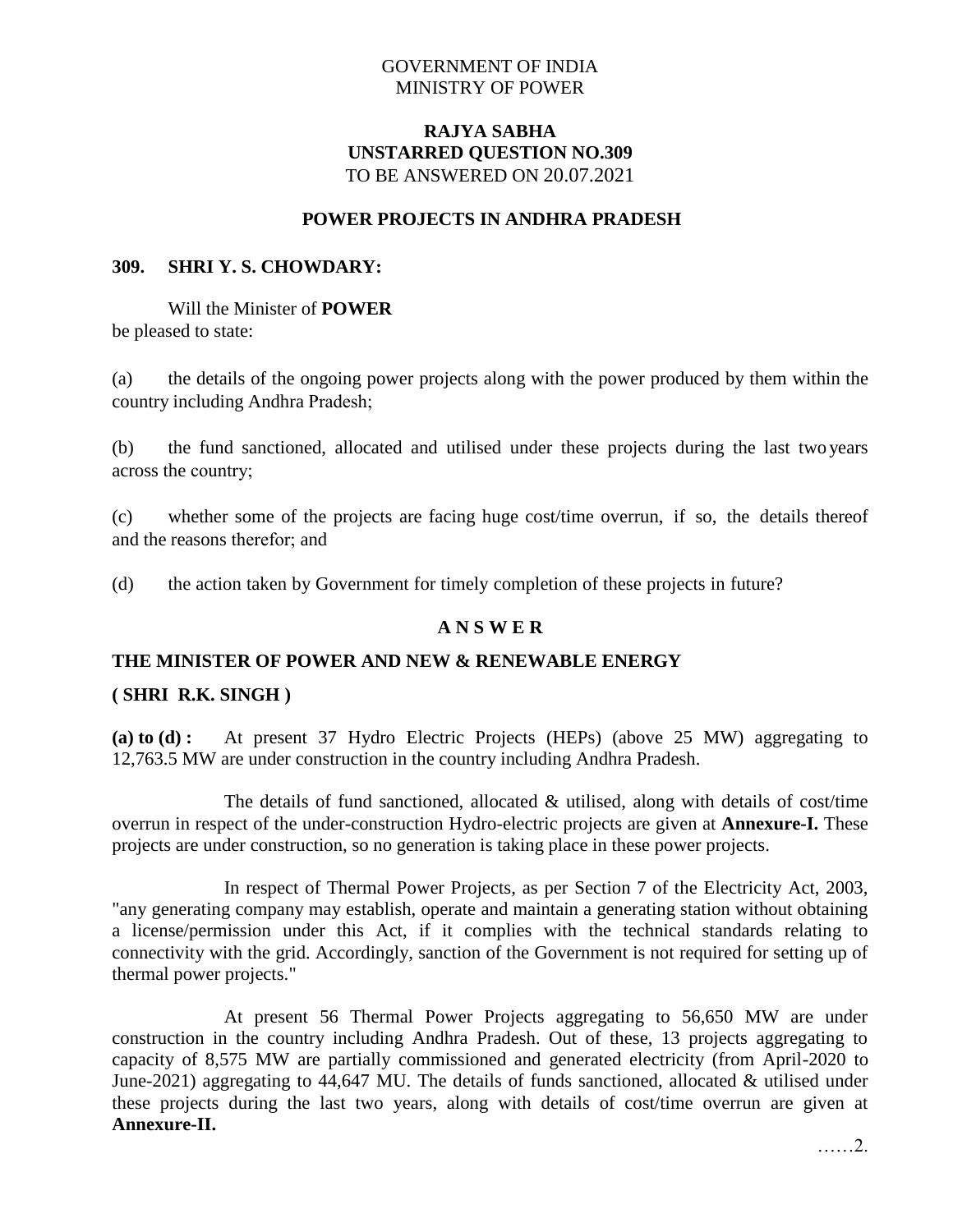The main reasons for delay in completion of Hydro and Thermal projects are as under:

- Work slowed due to COVID pandemic
- Contractual Issues
- Lack of readiness of railway line / Railway sidings
- Delay in supply by equipment manufacturers
- Delay in land acquisitions
- Disruption of work due to Local issues
- Litigations
- Delay due to change in design
- Delay in getting coal mines, coal linkages
- Geological surprises (in case of Hydro projects).

The following action/steps are taken by the Ministry of Power (MoP)/Central Electricity Authority (CEA) to ensure timely completion of Power Projects:

- MoP/ CEA monitor the progress of under-construction power projects through frequent site visits and interaction with the developers & other stakeholders. CEA holds review meetings periodically with the developers and other stakeholders to identify and resolve issues critical for commissioning of Projects.
- Regular reviews are also undertaken in MoP to identify the constraint areas to facilitate faster resolution of inter-Ministerial and other outstanding Issues.
- In case of Central Power Sector Undertakings (CPSUs) projects, the project implementation parameters/ milestones are incorporated in the annual MoU signed between respective CPSUs and Ministry of Power and the same are monitored during the quarterly performance review meetings of CPSUs and other meetings held in MoP/CEA.
- Various matters related with project implementation are being taken up with State Government/District Administration for facilitating the support in resolving the issues to the project implementing agencies.
- Matters are taken up with State Government/District Administration for extending help to the project implementing agencies in resolving Right of Way (ROW) issues.
- As and when required, issues are also reviewed in the PRAGATI portal of PMO for proactive governance and timely implementation.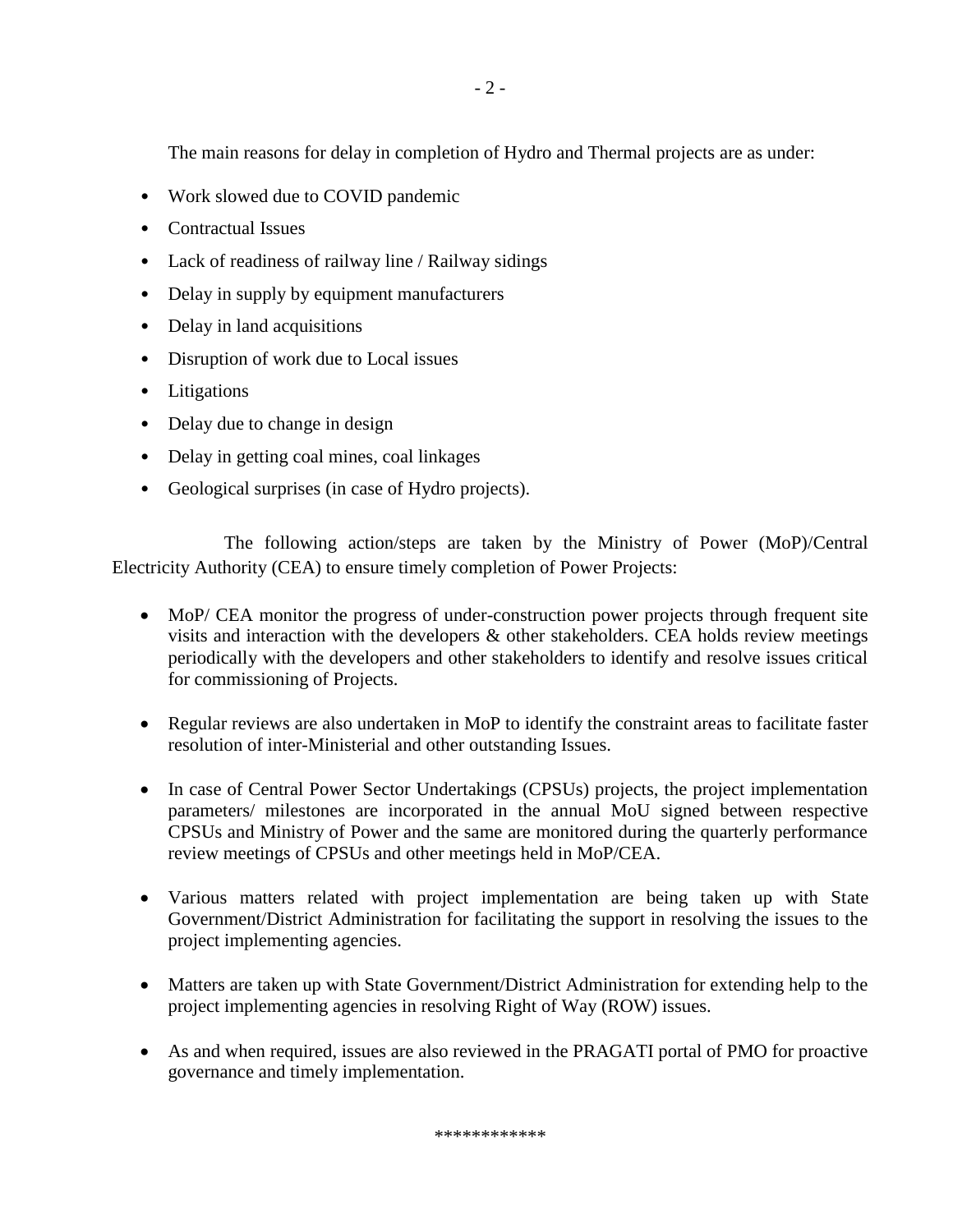## **ANNEXURE REFERRED TO IN REPLY TO PARTS (a) TO (d) OF UNSTARRED QUESTION NO. 309 TO BE ANSWERED IN THE RAJYA SABHA ON 20.07.2021**

#### **\*\*\*\*\*\*\*\*\*\*\*\*\*\***

#### **DETAILS OF UNDER CONSTRUCTION HYDRO ELECTRIC PROJECTS (ABOVE 25 MW)**

| SI.<br>No.     | Project<br>Name/(I.C.)/<br><b>Executing Agency</b>                           | Unit<br>No.                                                                                                | Cap.<br>(MW)                                                         | Org.<br>Comm.<br>Sched.                                                                                                                      | Ant.<br>Comm.<br>Sched.                                                                                                                                                               | <b>Time</b><br>over run<br>(months) | Org.<br>Cost<br>(Rs. in Crore)                 | Latest/Ant.<br>Cost<br>(Rs. in Crore)          | Cost over run<br>(Rs. in Crore)<br>(%) | <b>Expenditure Incurred</b><br>(Rs. in Crore) |         |
|----------------|------------------------------------------------------------------------------|------------------------------------------------------------------------------------------------------------|----------------------------------------------------------------------|----------------------------------------------------------------------------------------------------------------------------------------------|---------------------------------------------------------------------------------------------------------------------------------------------------------------------------------------|-------------------------------------|------------------------------------------------|------------------------------------------------|----------------------------------------|-----------------------------------------------|---------|
|                |                                                                              |                                                                                                            |                                                                      |                                                                                                                                              |                                                                                                                                                                                       |                                     | (Price Level)                                  | (Price Level)                                  |                                        | 2019-20                                       | 2020-21 |
|                | Andhra Pradesh                                                               |                                                                                                            |                                                                      |                                                                                                                                              |                                                                                                                                                                                       |                                     |                                                |                                                |                                        |                                               |         |
| $\overline{1}$ | Polavaram<br>$(12x80 = 960 \text{ MW})$<br>APGENCO / Irr.<br>Deptt.,<br>A.P. | -1<br>$\overline{c}$<br>3<br>$\overline{4}$<br>$\sqrt{5}$<br>6<br>$\tau$<br>$\,8\,$<br>9<br>10<br>11<br>12 | 80<br>80<br>80<br>80<br>80<br>80<br>80<br>80<br>80<br>80<br>80<br>80 | 2016-17<br>2016-17<br>2016-17<br>2016-17<br>2016-17<br>2016-17<br>2017-18<br>2017-18<br>2017-18<br>2017-18<br>2017-18<br>2017-18<br>(Mar'18) | 2024-25<br>2024-25<br>2024-25<br>2024-25<br>2024-25<br>2024-25<br>2025-26<br>2025-26<br>2025-26<br>2025-26<br>2025-26<br>2025-26<br>(Mar, 26)<br>(subject to<br>re-start of<br>works) | 96<br>96                            | 3013.68<br>$(2010-11$ PL)<br>(Power Component) | 5338.95<br>$(2016-17$ PL)<br>(Power Component) | 2325.27<br>(77.15)                     | 6.84                                          | 36.63   |
|                | <b>Arunachal Pradesh</b>                                                     |                                                                                                            |                                                                      |                                                                                                                                              |                                                                                                                                                                                       |                                     |                                                |                                                |                                        |                                               |         |
| 2              | Subansiri Lower<br>$(8x250 = 2000 \text{ MW})$<br><b>NHPC</b>                | 1<br>$\sqrt{2}$<br>3<br>$\overline{4}$<br>5<br>6<br>$\tau$<br>8                                            | 250<br>250<br>250<br>250<br>250<br>250<br>250<br>250                 | 2009-11<br>2009-11<br>2009-11<br>2009-11<br>2009-11<br>2009-11<br>2009-11<br>2009-11<br>(Sep'10)                                             | 2023-24<br>2023-24<br>2023-24<br>2023-24<br>2023-24<br>2023-24<br>2023-24<br>2023-24<br>(Aug'23)                                                                                      | 155                                 | 6285.33<br>(12/02)                             | 19992.43<br>(04/17)                            | 13707.10<br>(218.08)                   | 1407.67                                       | 1380.72 |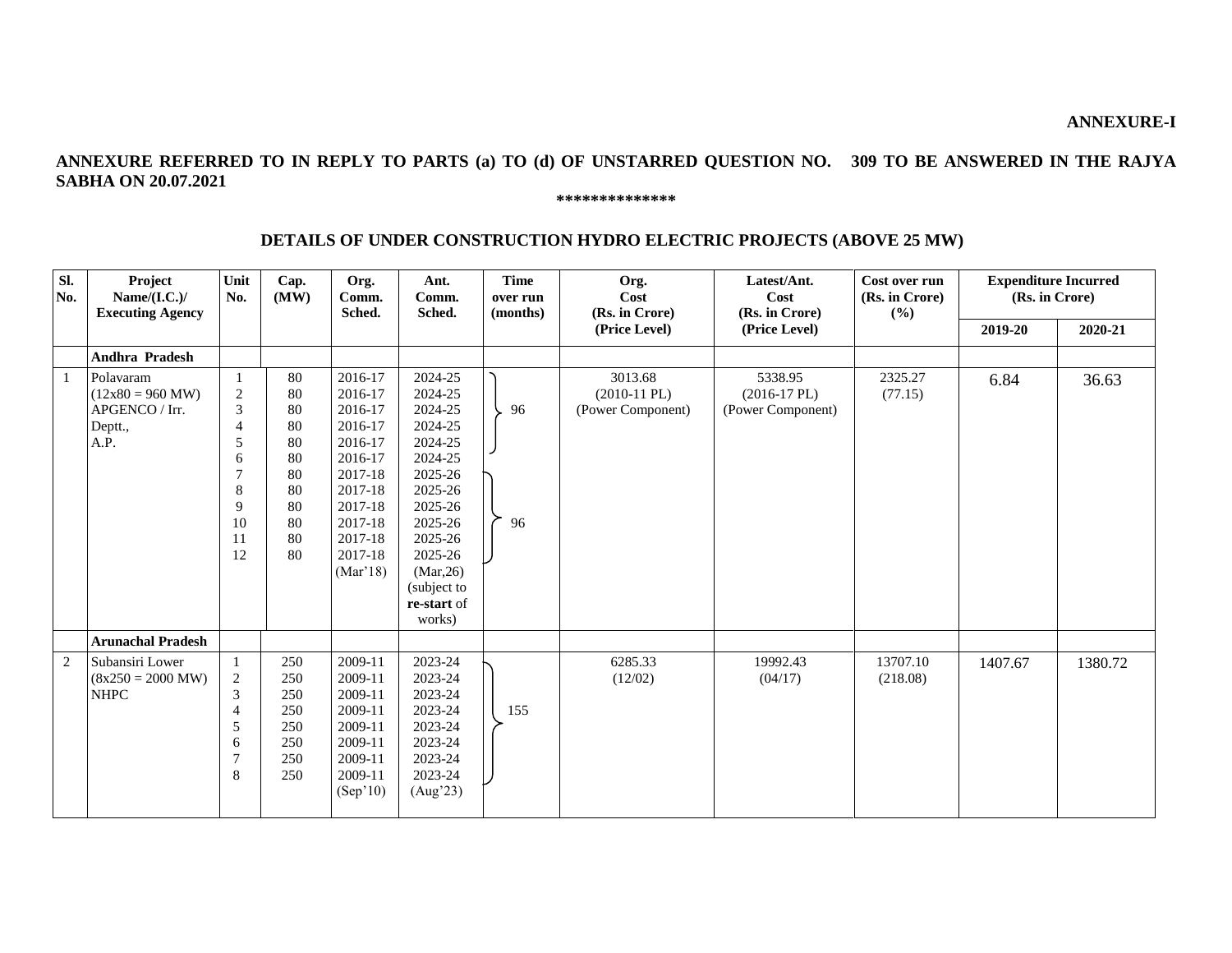|                 | Assam                                                         |                                                            |                                 |                                                                 |                                                                            |                       |                     |                     |                    |                           |                           |
|-----------------|---------------------------------------------------------------|------------------------------------------------------------|---------------------------------|-----------------------------------------------------------------|----------------------------------------------------------------------------|-----------------------|---------------------|---------------------|--------------------|---------------------------|---------------------------|
| $\mathfrak{Z}$  | Lower Kopili<br>$(2x55+2x2.5+1x5)$<br>$=120MW$                | $\mathbf{1}$<br>$\overline{2}$<br>3<br>$\overline{4}$<br>5 | 55<br>55<br>5<br>$2.5\,$<br>2.5 | 2024-25<br>2024-25<br>2024-25<br>2024-25<br>2024-25<br>(Jun'24) | 2024-25<br>2024-25<br>2024-25<br>2024-25<br>2024-25<br>(Jun'24)            | $\mbox{NIL}$          | 1115.91<br>(01/15)  | 1719.12<br>(2020)   | 603.21<br>(54.05)  | $\#$                      | $\#$                      |
|                 | <b>Himachal Pradesh</b>                                       |                                                            |                                 |                                                                 |                                                                            |                       |                     |                     |                    |                           |                           |
| $\overline{4}$  | Parbati - II<br>$(4x200 = 800)$ MW)<br><b>NHPC</b>            | 1<br>2<br>3<br>$\overline{4}$                              | 200<br>200<br>200<br>200        | 2009-10<br>2009-10<br>2009-10<br>2009-10<br>(Sept'09)           | 2022-23<br>2022-23<br>2022-23<br>2022-23<br>(Mar, 23)                      | 162                   | 3919.59<br>(12/01)  | 9897.59<br>(04/18)  | 5978<br>(152.51)   | 599.16                    | 989.94                    |
| $\overline{5}$  | $U$ hl-III<br>$(3x33.33 = 100 MW)$<br><b>BVPCL</b>            | -1<br>$\boldsymbol{2}$<br>3                                | 33.33<br>33.33<br>33.33         | 2006-07<br>2006-07<br>2006-07<br>(Mar'07)                       | 2022-23<br>2022-23<br>2022-23<br>(Dec, 22)                                 | 189<br>189<br>189     | 431.56<br>(09/02)   | 1281.52<br>(12/12)  | 849.96<br>(196.95) | 352.22                    | 156.87                    |
| 6               | ShongtomKarcham<br>$(3x150 = 450 \text{ MW})$<br><b>HPPCL</b> | $\mathbf{1}$<br>$\overline{2}$<br>3                        | 150<br>150<br>150               | 2016-17<br>2016-17<br>2016-17<br>(Mar'17)                       | 2024-25<br>2024-25<br>2024-25<br>(Mar, 25)                                 | 92<br>$\geq 94$<br>96 | 2807.83<br>(07/11)  | 2807.83<br>(07/11)  | Nil                | 172.15                    | 230.12                    |
| $7\phantom{.0}$ | Bajoli Holi<br>$3x60 = 180$ MW<br>M/s GMR Bajoli Holi         | $\mathbf{1}$<br>$\overline{2}$<br>3                        | 60<br>60<br>60                  | 2018-19<br>2018-19<br>2018-19<br>(May'18)                       | 2021-22<br>2021-22<br>2021-22<br>(Sept, 21)                                | $\geq 40$             | 1696.93<br>(12/11)  | 3094.00<br>(6/20)   | 1397.07<br>(82.33) | 293                       | 588                       |
| 8               | Sorang<br>$(2x50 = 100$ MW),<br><b>HSPPL</b>                  | $\mathbf{1}$<br>$\overline{2}$                             | 50<br>50                        | 2011-12<br>2011-12<br>(Nov'11)                                  | 2021-22<br>2021-22<br>$(\text{Jul'}21)$                                    | 116                   | 586.00<br>(04/2005) | 586.00<br>(04/2005) | $\mbox{NIL}$       | 91.08                     | 177.83                    |
| $9*$            | Tangnu Romai-I<br>$(2x22 = 44 MW)$<br><b>TRPGPL</b>           | 1<br>2                                                     | $22\,$<br>22                    | 2014-15<br>2014-15<br>(Jun'14)                                  | 2024-25<br>2024-25<br>(subject to<br>re-start of<br>works $(4)$<br>years)) | $L_{129}$             | 255.00<br>(01/07)   | 641.89<br>(2018)    | 386.89<br>(151.72) | $^\text{\textregistered}$ | $^\text{\textregistered}$ |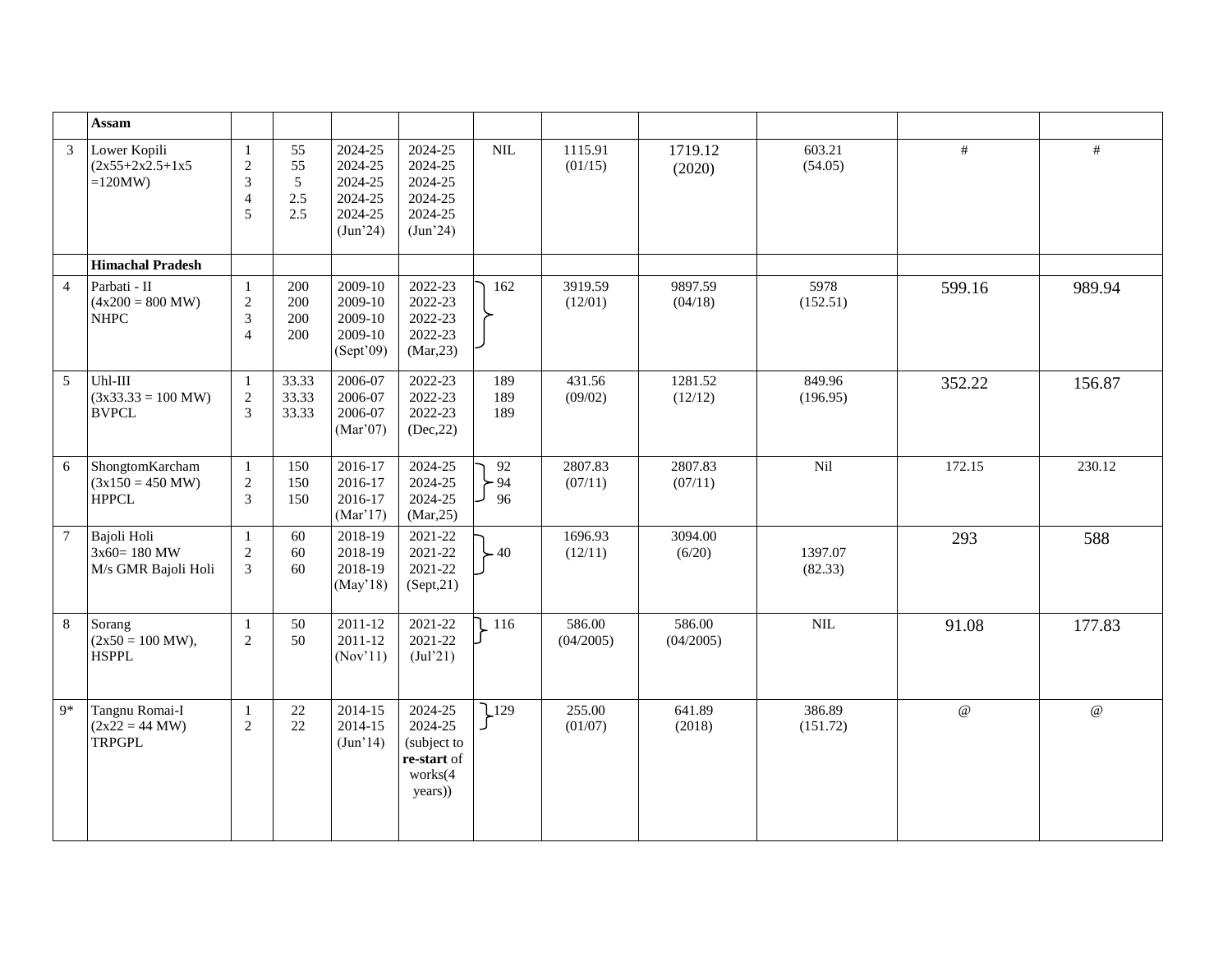| 10    | Tidong-I<br>$2x50 = 100$ MW<br><b>NSL Tidong</b><br>(w.e.f. 04.09.2018)<br>Statkraft India Pvt.<br>Ltd. Has acquired the<br>100% equity in the<br>project) | $\overline{2}$                                      | 50<br>50                 | 2013-14<br>2013-14<br>(Dec'13)                        | 2022-23<br>2022-23<br>$({\rm Jun} 22)$                                  | $\pm 102$      | 543.15<br>(01/07)                         | 1472.00<br>(09/18)                     | 928.85<br>(171.01) | 616.26 | 78       |
|-------|------------------------------------------------------------------------------------------------------------------------------------------------------------|-----------------------------------------------------|--------------------------|-------------------------------------------------------|-------------------------------------------------------------------------|----------------|-------------------------------------------|----------------------------------------|--------------------|--------|----------|
| -11   | Kutehr<br>$3x80=240$ MW<br>JSW Energy (Kutehr)<br>Ltd                                                                                                      | $\mathbf{1}$<br>$\sqrt{2}$<br>3                     | 80<br>80<br>80           | 2024-25<br>2024-25<br>2024-25<br>(Nov'24)             | 2025-26<br>2025-26<br>2025-26<br>(Nov'25)                               | 12             | 1798.13<br>(09/2011)                      | 2750<br>(03/2019)                      | 951.87<br>(52.93)  | #      | 413      |
| 12    | Luhri-I<br>2X80+2X25=210 MW<br>(SJVN)                                                                                                                      | 1<br>$\sqrt{2}$<br>3<br>$\overline{4}$              | 80<br>80<br>25<br>25     | 2025-26                                               | 2025-26                                                                 | $\sim$         | $\overline{a}$                            |                                        |                    | 178.18 | 239.77   |
| 13    | Dhaulasidh (SJVN)<br>$2x33=66$ MW                                                                                                                          | 1<br>$\overline{2}$                                 | 33<br>33                 | 2025-26                                               | 2025-26                                                                 | $\overline{a}$ |                                           |                                        |                    | $\#$   | $\#$     |
|       | Govt. of UT of J&K                                                                                                                                         |                                                     |                          |                                                       |                                                                         |                |                                           |                                        |                    |        |          |
| 14    | PakalDul<br>$(4x250=1000$ MW)<br><b>CVPPL</b>                                                                                                              | 1<br>$\sqrt{2}$<br>$\overline{3}$<br>$\overline{4}$ | 250<br>250<br>250<br>250 | 2020-21<br>2020-21<br>2020-21<br>2020-21<br>(Apr'20)  | 2025-26<br>2025-26<br>2025-26<br>2025-26<br>$(\text{July'}25)$          | $-63$          | 8112.12<br>(03/13)                        | 8112.12<br>(03/13)                     | Nil                | 251.04 | 429.55   |
| 15    | Parnai<br>$3x12.5 = 37.5$ MW<br><b>JKSPDC</b>                                                                                                              | 1<br>2<br>3                                         | 12.5<br>12.5<br>12.5     | 2017-18<br>2017-18<br>2017-18<br>(Jan'18)             | 2022-23<br>2022-23<br>2022-23<br>(Mar, 23)                              | $\succ$ 62     | 640.86<br>(Completion<br>cost)            | 640.86<br>(Completion cost)            | Nil                | 32.07  | 17.95    |
| $16*$ | Lower Kalnai<br>$2x24 = 48$ MW<br><b>JKSPDC</b>                                                                                                            | 1<br>2                                              | 24<br>24                 | 2017-18<br>2017-18<br>(Sep'17)                        | 2025-26<br>2025-26<br>(subject to<br>re-start of<br>works (4<br>years)) | 102            | 576.87<br>(12/12)<br>(Completion<br>cost) | 576.87<br>(12/12)<br>(Completion cost) | Nil                | @      | $\omega$ |
| 17    | Kiru<br>$(4x156=624$ MW)<br><b>CVPPL</b>                                                                                                                   | -1<br>$\overline{c}$<br>3<br>$\overline{4}$         | 156<br>156<br>156<br>156 | 2023-24<br>2023-24<br>2023-24<br>2023-24<br>(Aug, 23) | 2024-25<br>2024-25<br>2024-25<br>2024-25<br>(Aug, 24)                   | 12             | 4287.59<br>(09/14)                        | 4287.59<br>(09/14)                     | Nil                | 177.25 | 185.68   |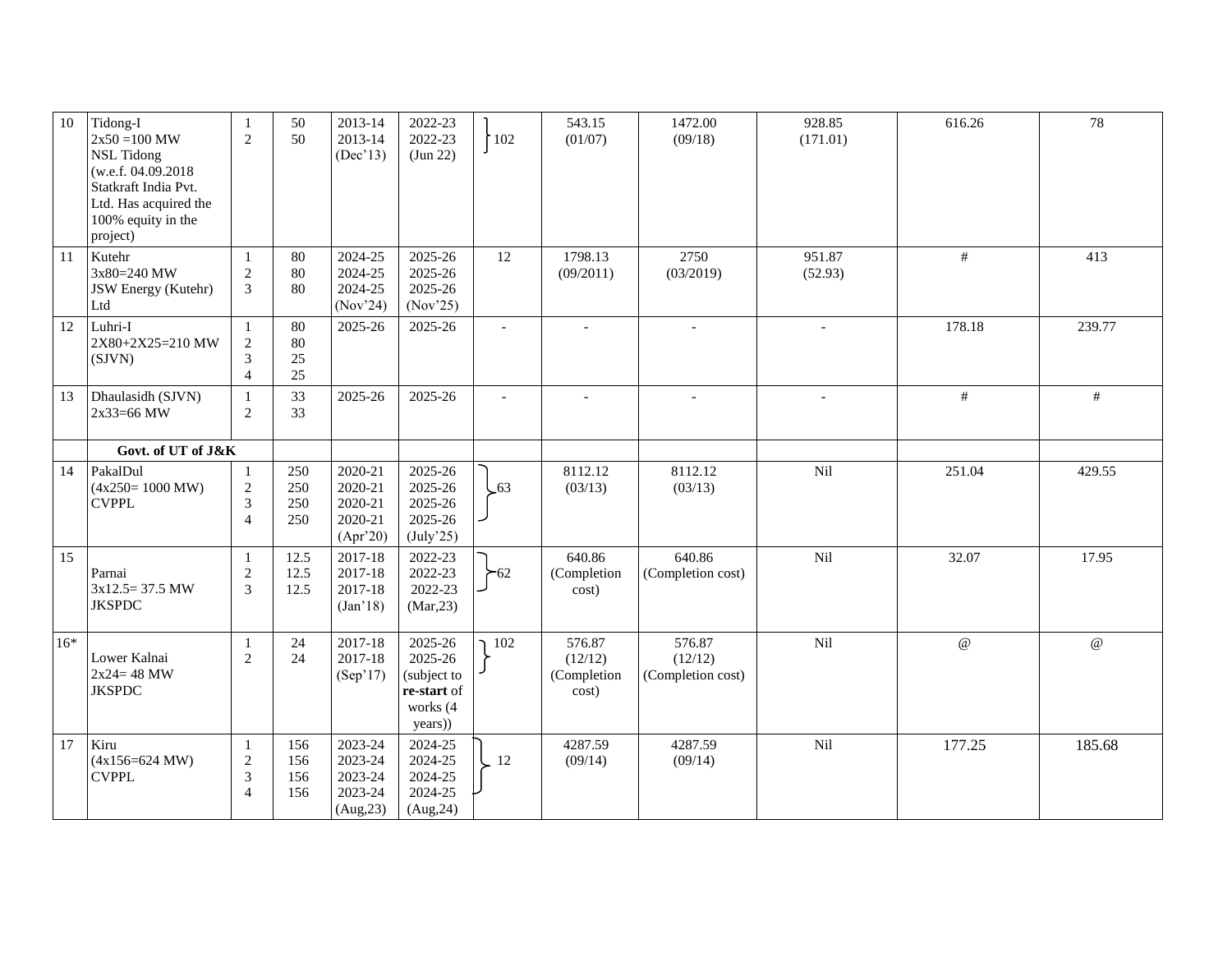| $18*$ | Ratle<br>$(4x205+1x30) =$<br>850 MW<br>RHPPL / NHPC          | $\mathbf{1}$<br>$\sqrt{2}$<br>$\ensuremath{\mathfrak{Z}}$<br>$\overline{4}$<br>5                           | 205<br>205<br>205<br>205<br>30                           | 2017-18<br>2017-18<br>2017-18<br>2017-18<br>2017-18<br>(Jan, 18)                                                       | 2025-26<br>2025-26<br>2025-26<br>2025-26<br>2025-26<br>(subject to<br>re-start of<br>works (5<br>years) | $\succ$ 96 | 5281.94<br>(11/18)   | 5281.94<br>(11/18)     | $\text{NIL}$        | $^\text{\textregistered}$ | $\oslash$                 |
|-------|--------------------------------------------------------------|------------------------------------------------------------------------------------------------------------|----------------------------------------------------------|------------------------------------------------------------------------------------------------------------------------|---------------------------------------------------------------------------------------------------------|------------|----------------------|------------------------|---------------------|---------------------------|---------------------------|
|       | Kerala                                                       |                                                                                                            |                                                          |                                                                                                                        |                                                                                                         |            |                      |                        |                     |                           |                           |
| 19    | Pallivasal<br>$2x30 = 60$ MW<br><b>KSEB</b>                  | $\mathbf{1}$<br>$\sqrt{2}$                                                                                 | 30<br>30                                                 | 2010-11<br>2010-11<br>(Mar'11)                                                                                         | 2021-22<br>2021-22<br>(Dec, 21)                                                                         | 129        | 222.00<br>(1999)     | 550.00<br>(2018)       | 328.00<br>(147.74)  | 53.31                     | 39.25                     |
| 20    | Thottiyar<br>$(1x30+1x10)=$<br>40MW<br><b>KSEB</b>           | $\mathbf{1}$<br>$\overline{2}$                                                                             | $30\,$<br>10                                             | 2012-13<br>2012-13<br>(Apr'12)                                                                                         | 2021-22<br>2021-22<br>(Dec, 21)                                                                         | 116        | 136.79<br>(2007)     | 280<br>(2018)          | 143.21<br>(104.69)  | 13.59                     | 47.04                     |
|       | <b>Madhya Pradesh</b>                                        |                                                                                                            |                                                          |                                                                                                                        |                                                                                                         |            |                      |                        |                     |                           |                           |
| $21*$ | Maheshwar<br>$(10x40 = 400 MW)$<br><b>SMHPCL</b>             | $\mathbf{1}$<br>$\sqrt{2}$<br>$\mathfrak{Z}$<br>$\overline{4}$<br>5<br>6<br>$\overline{7}$<br>8<br>9<br>10 | 40<br>40<br>40<br>40<br>40<br>40<br>40<br>40<br>40<br>40 | 2001-02<br>2001-02<br>2001-02<br>2001-02<br>2001-02<br>2001-02<br>2001-02<br>2001-02<br>2001-02<br>2001-02<br>(Mar'02) | 2023-24<br>(subject to<br>re-start of<br>works(Two<br>years)                                            | 264        | 1569.27<br>$(96-97)$ | 8121.00<br>$(2016-17)$ | 6551.73<br>(417.50) | $^\text{\textregistered}$ | $^\text{\textregistered}$ |
|       | Maharashtra                                                  |                                                                                                            |                                                          |                                                                                                                        |                                                                                                         |            |                      |                        |                     |                           |                           |
| $22*$ | Koyna Left Bank<br><b>PSS</b><br>$2x40 = 80$ MW<br>WRD, Maha | $\mathbf{1}$<br>$\overline{2}$                                                                             | 40<br>40                                                 | 2014-15<br>2014-15<br>(Oct'14)                                                                                         | 2025-26<br>(subject to<br>re-start of<br>works (4<br>years)                                             | 137        | 245.02<br>(1999)     | 379.78<br>(2014)       | 134.76<br>(54.99)   | $^\text{\textregistered}$ | $^\text{\textregistered}$ |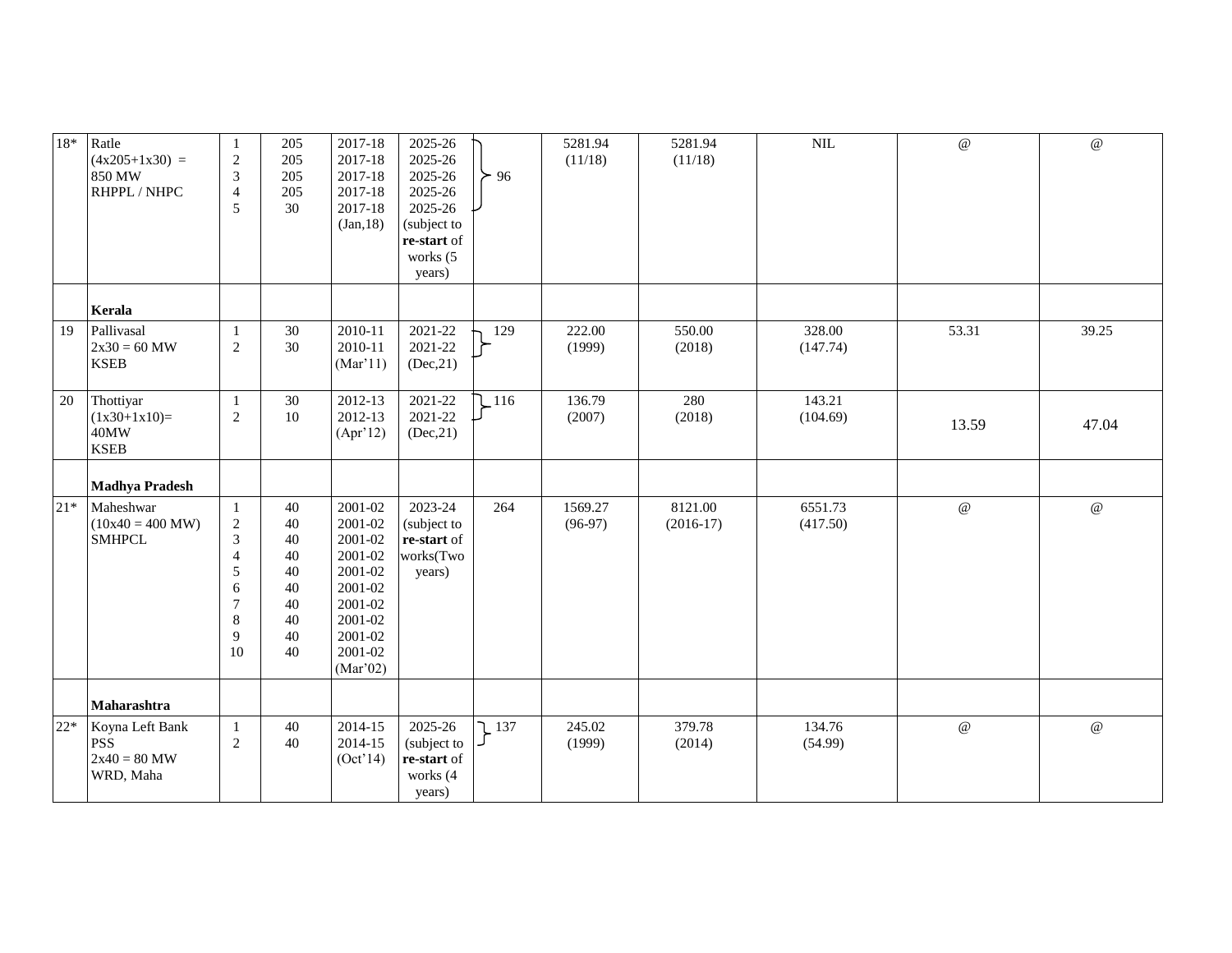|       | Punjab                                                                                                                                    |                                                                                 |                                       |                                                                           |                                                                                                     |                 |                                            |                                            |                    |                           |                           |
|-------|-------------------------------------------------------------------------------------------------------------------------------------------|---------------------------------------------------------------------------------|---------------------------------------|---------------------------------------------------------------------------|-----------------------------------------------------------------------------------------------------|-----------------|--------------------------------------------|--------------------------------------------|--------------------|---------------------------|---------------------------|
| 23    | Shahpurkandi<br>$3x33+3x33+1x8$<br>$=$ 206 MW, Irrigation<br>Deptt. &PSPCL                                                                | $\mathbf{1}$<br>$\sqrt{2}$<br>3<br>$\overline{4}$<br>5<br>6<br>$\boldsymbol{7}$ | 33<br>33<br>33<br>33<br>33<br>33<br>8 | 2015-16<br>2015-16<br>2015-16<br>2015-16<br>2015-16<br>2015-16<br>2015-16 | 2023-24<br>2023-24<br>2023-24<br>2023-24<br>2023-24<br>2023-24<br>2023-24<br>(Dec, 23)              | 93              | 1835.50<br>(04/08)<br>(Power<br>Component) | 1938.74<br>(02/18)<br>(Power<br>Component) | 103.24<br>(5.62)   | 332.85                    | 1019.49                   |
|       | Sikkim                                                                                                                                    |                                                                                 |                                       |                                                                           |                                                                                                     |                 |                                            |                                            |                    |                           |                           |
| 24    | Teesta Stage VI<br>$(4x125 = 500 MW)$<br>Lanco Teesta Hydro<br>Power Ltd.<br>(LTHPL) (Project<br>taken over by NHPC<br>w.e.f. 08.03.2019) | $1\,$<br>$\sqrt{2}$<br>$\mathfrak{Z}$<br>$\overline{4}$                         | 125<br>125<br>125<br>125              | 2012-13<br>2012-13<br>2012-13<br>2012-13<br>$(\text{Jul'}12)$             | 2023-24<br>2023-24<br>2023-24<br>2023-24<br>(Mar, 24)                                               | 140             | 5748.04<br>(07/2018)                       | 5748.04<br>(07/2018)                       | NIL                | $\mathcal Q$              | $^\text{\textregistered}$ |
| $25*$ | Bhasmey<br>$(2x25.5 = 51$ MW)<br>Gati Infrastructure                                                                                      | $\mathbf{1}$<br>$\sqrt{2}$                                                      | 25.5<br>25.5                          | 2012-13<br>2012-13<br>(Jun'12)                                            | 2024-25<br>2024-25<br>(subject to<br>re-start of<br>works (3<br>years)                              | $\frac{153}{2}$ | 408.50<br>$(2012-13)$                      | 746.01<br>(03/18)                          | 337.51<br>(82.62)  | $^\text{\textregistered}$ | $\mathcal Q$              |
| $26*$ | Rangit-IV HE<br>Project<br>$(3X40 = 120 \text{ MW})$<br>$_{\rm{JPCL}}$                                                                    | $\mathbf{1}$<br>$\sqrt{2}$<br>3                                                 | 40<br>40<br>40                        | 2011-12<br>2011-12<br>2011-12<br>(Jan'12)                                 | 2025-26<br>2025-26<br>2025-26<br>(subject to<br>re-start of<br>works $(3-1/2)$<br>year)             | $\sum$ 170      | 726.17<br>$(2011-12)$                      | 1692.60<br>(06/16)                         | 966.43<br>(133.08) | $\mathcal Q$              | $^\text{\textregistered}$ |
| $27*$ | Rangit-II<br>$2x33 = 66$ MW<br>Sikkim Hydro<br>Power Ltd.                                                                                 | $\mathbf{1}$<br>$\overline{2}$                                                  | 33<br>33                              | 2015-16<br>2015-16<br>(Apr'15)                                            | 2024-25<br>2024-25<br>(subject to<br>re-start of<br>works $(2-1/2)$<br>years))                      | 119             | 496.44<br>$(2011-12)$                      | 496.44<br>$(2011-12)$                      | Nil                | $\mathcal Q$              | $^\text{\textregistered}$ |
| $28*$ | Panan<br>$4x75 = 300$ MW<br>Himagiri Hydro<br>Energy Pvt. Ltd.                                                                            | $\mathbf{1}$<br>$\sqrt{2}$<br>$\mathfrak{Z}$<br>$\overline{4}$                  | 75<br>75<br>75<br>75                  | 2018-19<br>2018-19<br>2018-19<br>2018-19                                  | 2025-26<br>2025-26<br>2025-26<br>2025-26<br>(subject to<br>re-start of<br>works $(4-1/2)$<br>years) | $\bigcup 84$    | 1833.05<br>(2009)                          | 2675.00<br>(2020)                          | 841.95<br>(45.93)  | $\mathcal Q$              | $\omega$                  |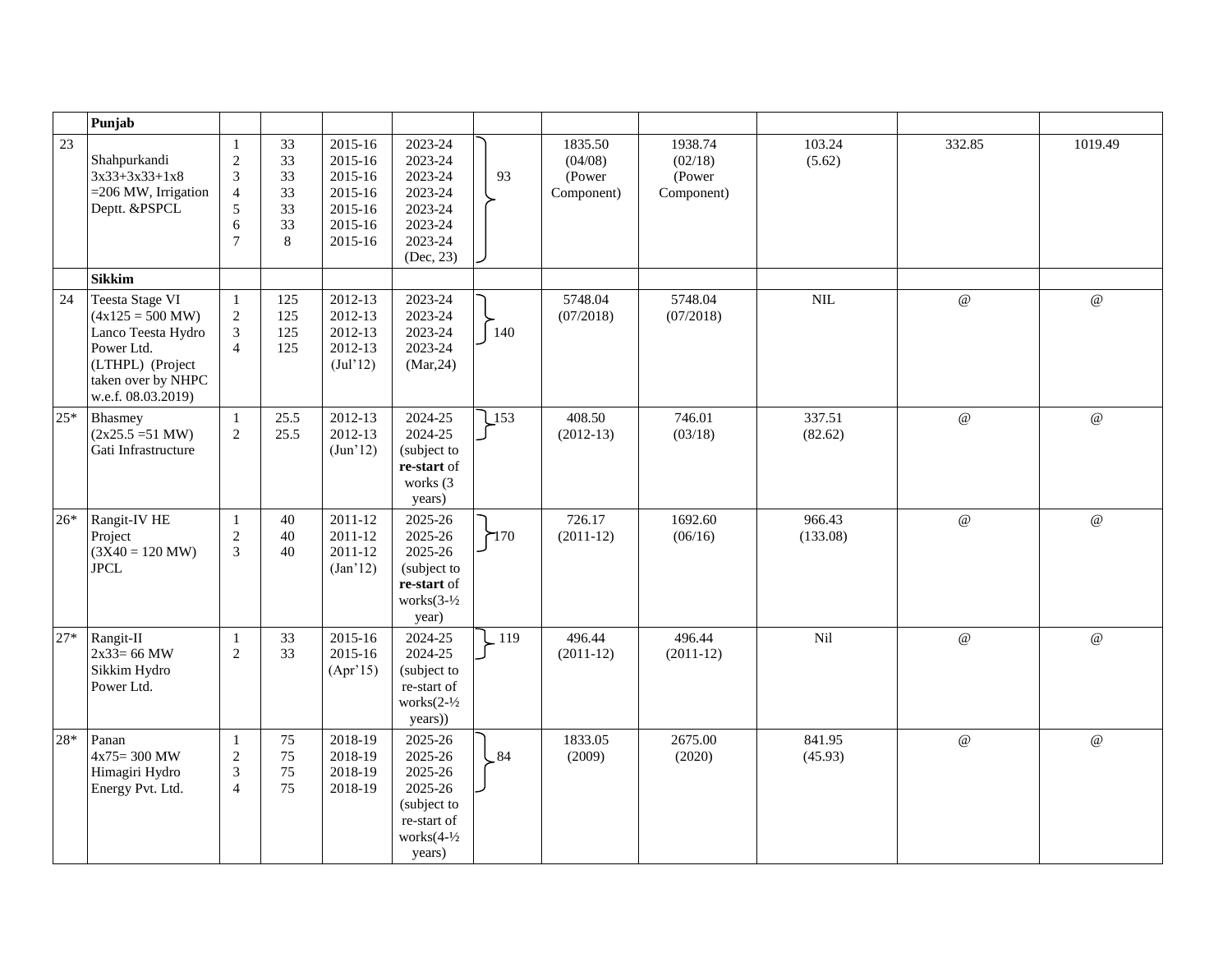|       | <b>Tamil Nadu</b>                                                                           |                                                                |                          |                                                                |                                                                                       |                                  |                        |                                                |                     |        |        |
|-------|---------------------------------------------------------------------------------------------|----------------------------------------------------------------|--------------------------|----------------------------------------------------------------|---------------------------------------------------------------------------------------|----------------------------------|------------------------|------------------------------------------------|---------------------|--------|--------|
| 29    | KundahPSP (Phase-<br>I, Phase-II & Phase-<br>$III$ )<br>$(4x125=500$ MW)<br><b>TANGEDCO</b> | $\mathbf{1}$<br>$\sqrt{2}$<br>$\overline{3}$<br>$\overline{4}$ | 125<br>125<br>125<br>125 | 2021-22<br>2021-22<br>2021-22<br>2021-22<br>(Aug, 21)          | 2023-24<br>2023-24<br>2023-24<br>2023-24<br>(April, 23)                               | 20                               | 1216.59<br>$(2007-08)$ | 1831.29<br>(2014)                              | 614.7<br>(50.52)    | 79.39  | 42.13  |
|       | <b>Uttartakhand</b>                                                                         |                                                                |                          |                                                                |                                                                                       |                                  |                        |                                                |                     |        |        |
| $30*$ | Lata Tapovan<br>$(3x57 = 171$ MW)<br><b>NTPC</b>                                            | $\mathbf{1}$<br>$\sqrt{2}$<br>$\overline{3}$                   | 57<br>57<br>57           | 2017-18<br>2017-18<br>2017-18<br>(Aug'17)                      | 2025-26<br>2025-26<br>2025-26<br>(subject to<br>re-start of<br>works $(4)$<br>years)) | $\left\lfloor 103 \right\rfloor$ | 1527.00<br>(07/12)     | would be<br>calculated when<br>works re-start. | NA                  | @      | 0.30   |
| 31    | TapovanVishnughad<br>$(4x130 = 520 \text{ MW})$<br><b>NTPC</b>                              | -1<br>2<br>$\mathfrak{Z}$<br>$\overline{4}$                    | 130<br>130<br>130<br>130 | 2012-13<br>2012-13<br>2012-13<br>2012-13<br>(Mar'13)           | 2023-24<br>2023-24<br>2023-24<br>2023-24                                              | $\bigcup$ 132                    | 2978.48<br>(03/04)     | 5867.38<br>(04/19)                             | 2888.90<br>(96.99)  | 527.07 | 425.99 |
| 32    | Tehri PSS<br>$(4x250 = 1000 MW)$<br><b>THDC</b>                                             | 1<br>$\sqrt{2}$<br>$\mathfrak{Z}$<br>$\overline{4}$            | 250<br>250<br>250<br>250 | 2010-11<br>2010-11<br>2010-11<br>2010-11<br>$(\text{July'}10)$ | 2022-23<br>2022-23<br>2022-23<br>2022-23<br>(Dec'22)                                  | 149                              | 1657.60<br>(12/05)     | 5024.35<br>(02/19)                             | 3366.75<br>(203.10) | 582.46 | 565.59 |
| 33    | Naitwar Mori<br>$(2x30 = 60$ MW)<br><b>SJVNL</b>                                            | 1<br>$\overline{2}$                                            | 30<br>30                 | 2021-22<br>2021-22<br>(Dec'21)                                 | 2022-23<br>2022-23<br>(Jun'22)                                                        | 6                                | 648.33<br>(10/2016)    | 947.89<br>(12/2020)                            | 299.56<br>(46.20)   | 156.97 | 214.15 |
| 34    | VishnugadPipalkoti<br>$(4x111 = 444 MW)$<br><b>THDC</b>                                     | $\mathbf{1}$<br>$\sqrt{2}$<br>$\mathfrak{Z}$<br>$\overline{4}$ | 111<br>111<br>111<br>111 | 2013-14<br>2013-14<br>2013-14<br>2013-14<br>(Jun'13)           | 2023-24<br>2023-24<br>2023-24<br>2023-24<br>(Dec'23)                                  | 126                              | 2491.58<br>(03/08)     | 4397.80<br>(02/19)                             | 1906.22<br>(76.50)  | 332.63 | 270.96 |
| 35    | Vyasi<br>$2x60=120$ MW,<br><b>UJVNL</b>                                                     | -1<br>2                                                        | 60<br>60                 | 2014-15<br>2014-15<br>(Dec'14)                                 | 2022-23<br>2022-23<br>(Apr, 22)                                                       | 88                               | 936.23<br>(02/10)      | 1581.01<br>(2019)                              | 644.78<br>(68.86)   | 387.41 | 355.61 |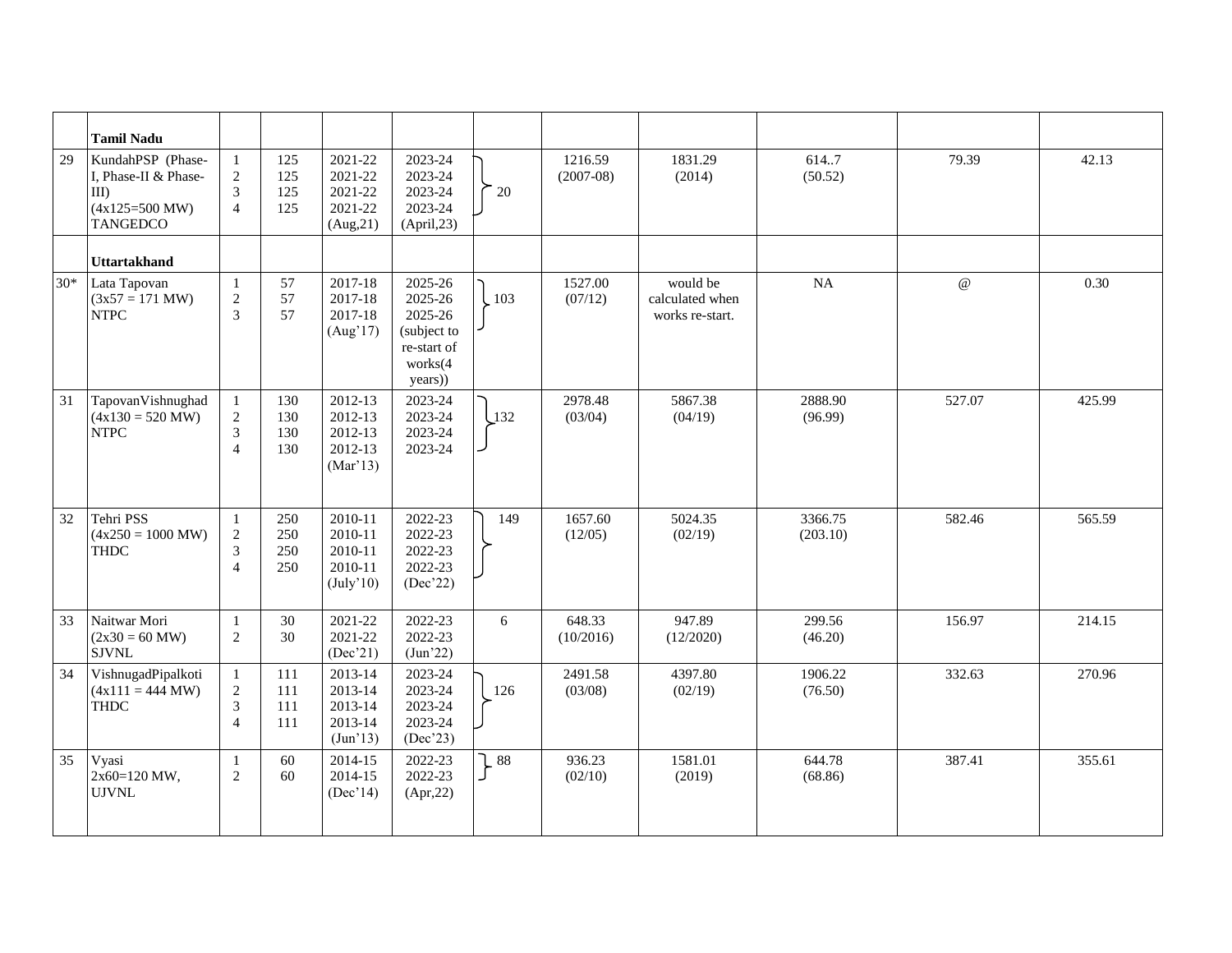| $36*$ | Phata Byung<br>$(2x38 = 76 \text{ MW})$ ,<br>LANCO | 2 | 38<br>38       | 2012-13<br>2012-13<br>(Jun'12)            | 2024-25<br>2024-25<br>(subject to<br>re-start of<br>works $(3)$<br>years)) | 153   | 520.00<br>$(2013-14)$ | 1132<br>(09/16)    | 612<br>(117.69) | @     | $^{\textregistered}$ |
|-------|----------------------------------------------------|---|----------------|-------------------------------------------|----------------------------------------------------------------------------|-------|-----------------------|--------------------|-----------------|-------|----------------------|
|       | <b>West Bengal</b>                                 |   |                |                                           |                                                                            |       |                       |                    |                 |       |                      |
| 37    | Rammam-III<br>$(3x40=120 \text{ MW})$              | 2 | 40<br>40<br>40 | 2019-20<br>2019-20<br>2019-20<br>(Sep'19) | 2022-23<br>2022-23<br>2022-23<br>(Nov, 22)                                 | $-38$ | 1381.84<br>(09/14)    | 1381.84<br>(09/14) | NIL             | 70.11 | 142.20               |

**Note:-** It is to mention that cost overrun has been calculated as the difference between the Latest Cost (provided by the developer to CEA alongwith the Price Level) and the Original Cost approved by the Central Government / State Government. In most of the cases the Latest Cost at the current Price Level has not been provided by the developers.

**\***Construction is held-up.

**@** No expenditure done during the year as construction is held-up

**#** Project was not under construction during the year. Construction started in later years

\*\*\*\*\*\*\*\*\*\*\*\*\*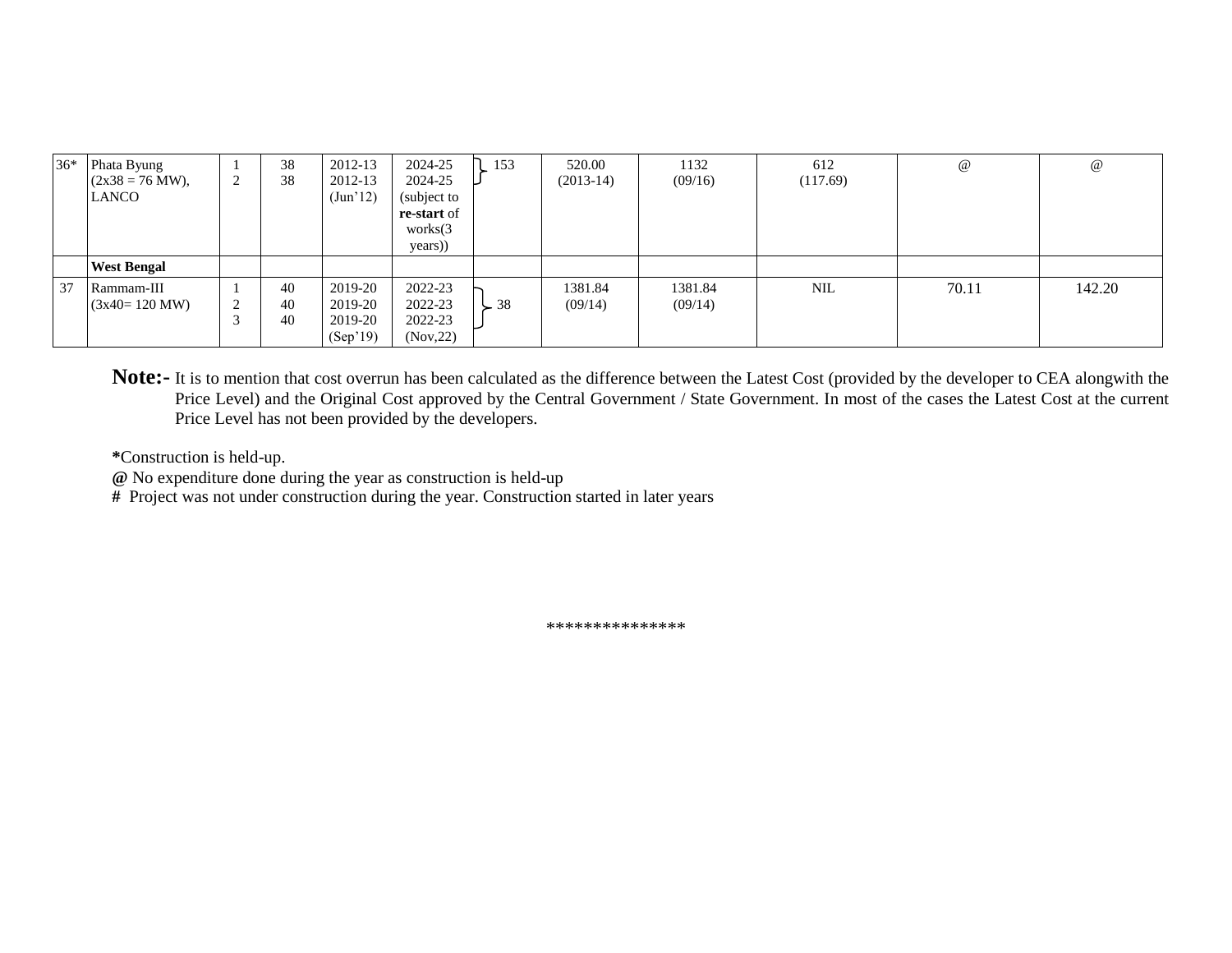#### **ANNEXURE-II**

#### **ANNEXURE REFERRED TO IN REPLY TO PARTS (a) TO (d) OF UNSTARRED QUESTION NO. 309 TO BE ANSWERED IN THE RAJYA SABHA ON 20.07.2021 \*\*\*\*\*\*\*\*\*\*\*\*\*\***

| DETAILS OF UNDER CONSTRUCTION THERMAL PROJECTS |                       |                                          |                           |       |              |                            |                    |          |           |                          |                 |           |             |
|------------------------------------------------|-----------------------|------------------------------------------|---------------------------|-------|--------------|----------------------------|--------------------|----------|-----------|--------------------------|-----------------|-----------|-------------|
| Sl.                                            | <b>State</b>          | <b>Implementing</b>                      | <b>Project Name</b>       | Unit  | Cap.         | <b>Org Trial</b>           | Ant TR/COD         | Original | Latest    | <b>EXPENDI-</b>          | <b>EXPENDI-</b> | Cost      | <b>Time</b> |
| No.                                            |                       | Agency                                   |                           | No.   | (MW)         | run/                       | (given by          | Cost     | Cost (cr) | <b>TURE</b>              | <b>TURE</b>     | Over-run  | overrun     |
|                                                |                       |                                          |                           |       |              | $\bf{COD}$                 | Project            |          |           | <b>DURING</b>            | <b>DURING</b>   | (%)       | (months)    |
|                                                |                       |                                          |                           |       |              |                            | <b>Authority</b> ) |          |           | 2019-20                  | 2020-21         |           |             |
| A                                              | B                     | $\mathbf{C}$                             | D                         | E     | $\mathbf{F}$ | G                          | Н                  | 1        | J         | K                        | L               | $(K-J)/J$ | $(H-G)$     |
|                                                | <b>CENTRAL SECTOR</b> |                                          |                           |       |              |                            |                    |          |           |                          |                 |           |             |
|                                                | <b>Bihar</b>          | <b>NTPC</b>                              | <b>Barh STPP-I</b>        | $U-1$ | 660          | $Feb-10$                   | $Jul-21$           | 8693     | 21312.1   | 1502.47                  | 1123.15         | 145.16%   | 137.00      |
|                                                |                       | <b>NTPC</b>                              |                           | $U-2$ | 660          | $Dec-10$                   | $Mar-22$           |          |           |                          |                 |           | 135.00      |
|                                                |                       | <b>NTPC</b>                              |                           | $U-3$ | 660          | $Oct-11$                   | $Jul-23$           |          |           |                          |                 |           | 141.00      |
| 2                                              | Bihar                 | NTPC &JV of RLY                          | Nabi Nagar TPP            | $U-4$ | 250          | $Jun-14$                   | Aug- $21$          | 5352.51  | 9996.59   | 399.42                   | 356.48          | 86.76%    | 86.00       |
| 3                                              | Bihar                 | <b>NPGCL</b>                             | New Nabi Nagar TPP        | $U-3$ | 660          | $May-18$                   | $Nov-21$           | 13624.02 | 17304.3   | 1373.21                  | 1243.28         | 27.01%    | 42.00       |
| $\overline{4}$                                 | <b>Jharkhand</b>      | <b>NTPC</b>                              | North Karanpura           | $U-1$ | 660          | $Jun-18$                   | $Dec-21$           | 14367    | 15164.05  | 1762.62                  | 1243.28         | 5.55%     | 42.00       |
|                                                |                       | $\ensuremath{\text{NTPC}}$               | <b>STPP</b>               | $U-2$ | 660          | $Dec-18$                   | $Jun-22$           |          |           |                          |                 |           | 42.00       |
|                                                |                       | <b>NTPC</b>                              |                           | $U-3$ | 660          | $Jun-19$                   | Dec-22             |          |           |                          |                 |           | 42.00       |
| 5                                              | Odisha                | <b>NTPC</b>                              | Darlipalli STPP           | $U-2$ | 800          | $Dec-18$                   | $Jul-21$           | 12532.44 | 13740.53  | 1824.56                  | 775.27          | 9.64%     | 31.00       |
| 6                                              | Telangana             | <b>NTPC</b>                              | Telangana STPP St-I       | $U-1$ | 800          | $Mav-20$                   | Mar-22             | 10599    | 11811     | 2599.45                  | 1308.35         | 11.44%    | 22.00       |
|                                                |                       | <b>NTPC</b>                              |                           | $U-2$ | 800          | $Nov-20$                   | $Jul-22$           |          |           |                          |                 |           | 20.00       |
| $\overline{7}$                                 | UP                    | JV of NLC and UPRVUNL                    | <b>Ghatampur TPP</b>      | $U-1$ | 660          | $\overline{\text{May-20}}$ | $Nov-21$           | 17237.8  | 17237.8   | 3525.2                   | 2253.18         | 0.00%     | 18.00       |
|                                                |                       | JV of NLC and UPRVUNL                    |                           | $U-2$ | 660          | $Nov-20$                   | Mar-22             |          |           |                          |                 |           | 16.00       |
|                                                |                       | JV of NLC and UPRVUNL                    |                           | $U-3$ | 660          | $May-21$                   | $Jul-22$           |          |           |                          |                 |           | 14.00       |
| 8                                              | Rajasthan             | <b>NLC</b>                               | <b>Barsingar TPP</b> ext  | $U-1$ | 250          |                            |                    | 2112.59  | 2112.59   |                          |                 | 0.00%     | 0.00        |
| 9                                              | Rajasthan             | NLC                                      | <b>Bithnok TPP</b>        | $U-1$ | 250          |                            |                    | 2196.3   | 2196.3    | $\overline{\phantom{a}}$ | $\sim$          | 0.00%     | 0.00        |
| 10                                             | <b>Jharkhand</b>      | JV of NTPC & Jharkhand                   | Patratu STPP              | $U-1$ | 800          | $Jan-22$                   | Aug-23             | 17112    | 18668     | 1391.99                  | 1813.96         | 9.09%     | 19.00       |
|                                                |                       | Bidyut Vitran Nigam Ltd.                 |                           |       |              |                            |                    |          |           |                          |                 |           |             |
|                                                |                       | JV of NTPC & Jharkhand                   |                           | $U-2$ | 800          | $Jul-22$                   | Feb-24             |          |           |                          |                 |           | 19.00       |
|                                                |                       | Bidyut Vitran Nigam Ltd.                 |                           |       |              |                            |                    |          |           |                          |                 |           |             |
|                                                |                       | JV of NTPC & Jharkhand                   |                           | $U-3$ | 800          | $Jan-23$                   | Aug-24             |          |           |                          |                 |           | 19.00       |
|                                                |                       | Bidyut Vitran Nigam Ltd.                 |                           |       |              |                            |                    |          |           |                          |                 |           |             |
| 11                                             | Odisha                | JV of NTPC & Steel                       | Rourkela PP-II            | $U-1$ | 250          | $Oct-18$                   | $Oct-21$           | 1885.13  | 1885.13   | 354.67                   | 249.47          | 0.00%     | 36.00       |
| 12                                             | Uttar                 | Authority of India (SAIL)<br><b>THDC</b> | Expansion<br>Khurja SCTPP | $U-1$ | 660          | $Jul-23$                   | $Jan-24$           | 11089.42 | 11089.42  | 439.95                   | 89.34           | 0.00%     | 6.00        |
|                                                | Pradesh               | <b>THDC</b>                              |                           | $U-2$ | 660          | $Jan-24$                   | $Jul-24$           |          |           |                          |                 |           | 6.00        |
| 13                                             | Bihar                 | <b>SJVN</b>                              | <b>Buxar TPP</b>          | $U-1$ | 660          | $Jul-23$                   | $Jul-23$           | 10439.09 | 10439.09  | 344.5                    | 1100.05         | 0.00%     | $-1.00$     |
|                                                |                       | <b>SJVN</b>                              |                           | $U-2$ | 660          | $Jan-24$                   | Jan-24             |          |           |                          |                 |           | $-1.00$     |
|                                                | <b>STATE SECTOR</b>   |                                          |                           |       |              |                            |                    |          |           |                          |                 |           | 0.00        |
|                                                | A.P                   | <b>APGENCO</b>                           | Dr.Narla Tata Rao         | $U-1$ | 800          | Apr-19                     | Oct-21             | 5515     | 7586      | 1032                     | 585             | 37.55%    | 30.00       |
|                                                |                       |                                          | TPS St-V                  |       |              |                            |                    |          |           |                          |                 |           |             |
| 2                                              | A.P                   | <b>APGENCO</b>                           | Sri Damodaran             | $U-1$ | 800          | $Jun-19$                   | Aug- $21$          | 6034     | 7922.72   | 1062.04                  | 885.35          | 31.30%    | 26.00       |
|                                                |                       |                                          | Sanjeevaiah TPP St-       |       |              |                            |                    |          |           |                          |                 |           |             |
|                                                |                       |                                          | $\mathbf{I}$              |       |              |                            |                    |          |           |                          |                 |           |             |
| 3                                              | Rajasthan             | <b>RRVUNL</b>                            | Suratgarh SCTPP           | $U-8$ | 660          | $Nov-16$                   | $Jul-21$           | 7920     | 10881.6   | 1102.71                  | 1056.18         | 37.39%    | 56.00       |
| $\overline{4}$                                 | Telangana             | <b>TSGENCO</b>                           | Bhadradri TPP             | $U-4$ | 270          | $Sep-17$                   | Aug- $21$          | 5044     | 9962.32   | 1759.27                  | 1066.95         | 97.51%    | 47.00       |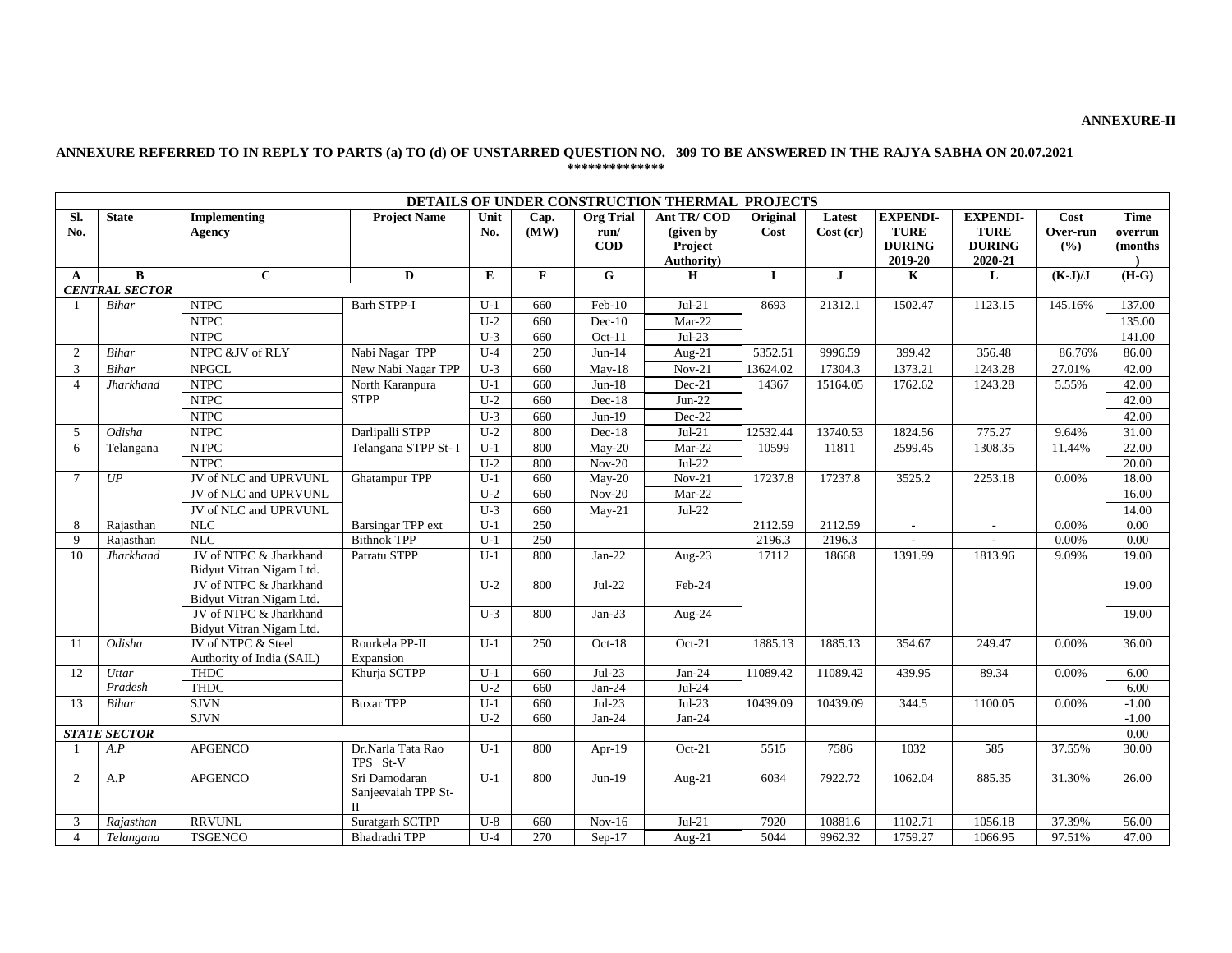| 5               | $\overline{TN}$       | <b>TSGENCO</b>                                       | Ennore exp. SCTPP           | $U-1$            | 660        |          |                            | 4956      | 5421.38   | $\sim$                      |                             | 9.39%        | 0.00                     |
|-----------------|-----------------------|------------------------------------------------------|-----------------------------|------------------|------------|----------|----------------------------|-----------|-----------|-----------------------------|-----------------------------|--------------|--------------------------|
| 6               | TN                    | <b>TANGEDCO</b>                                      | <b>Ennore SCTPP</b>         | $U-1$            | 660        | $Nov-17$ | $Mar-23$                   | 9800      | 9800      | 710.6                       | 407.38                      | 0.00%        | 64.00                    |
|                 |                       | <b>TANGEDCO</b>                                      |                             | $U-2$            | 660        | $Jan-18$ | Apr-23                     |           |           |                             |                             |              | 63.00                    |
| $7\phantom{.0}$ | <b>TN</b>             | <b>TANGEDCO</b>                                      | North Chennai TPP St-       | $U-1$            | 800        | Apr-19   | $\overline{\text{Feb-22}}$ | 6376      | 8722.86   | 2090.62                     | 928.95                      | 36.81%       | 34.00                    |
|                 |                       |                                                      | Ш                           |                  |            |          |                            |           |           |                             |                             |              |                          |
| 8               | $\overline{TN}$       | <b>TANGEDCO</b>                                      | <b>Uppur Super Critical</b> | $U-1$            | 800        | $Feb-21$ | $May-24$                   | 12778     | 12778     | 924.32                      | 366.61                      | 0.00%        | 39.00                    |
|                 |                       | <b>TANGEDCO</b>                                      | <b>TPP</b>                  | $U-2$            | 800        | Feb-21   | $Jul-24$                   |           |           |                             |                             |              | 41.00                    |
| 9               | UP                    | <b>UPRVUNL</b>                                       | Harduaganj TPS Exp-         | $\overline{U-1}$ | 660        | $Jan-20$ | $Sep-21$                   | 4826.49   | 5500.98   | 1339.22                     | 775.91                      | 13.97%       | 20.00                    |
|                 |                       |                                                      | $\mathbf{I}$                |                  |            |          |                            |           |           |                             |                             |              |                          |
| 10              | Karnataka             | <b>KPCL</b>                                          | Yelahanka CCPP              | $GT + ST$        | 370        | $Jul-18$ | $Nov-21$                   | 1571.18   | 2055.23   | 171.41                      | 219.28                      | 30.81%       | 40.00                    |
| 11              | UP                    | <b>UPRVUNL</b>                                       | Jawaharpur STPP             | $U-1$            | 660        | $Dec-20$ | $Dec-22$                   | 10566.27  | 10566.27  | 2286                        | 1211.45                     | 0.00%        | 24.00                    |
|                 |                       | <b>UPRVUNL</b>                                       |                             | $U-2$            | 660        | Apr-21   | $Jun-23$                   |           |           |                             |                             |              | 26.00                    |
| 12              | UP                    | <b>UPRVUNL</b>                                       | Obra-C STPP                 | $U-1$            | 660        | $Dec-20$ | $Jan-23$                   | 10416     | 10416     | 1960                        | 1560.21                     | $0.00\%$     | 25.00                    |
|                 |                       | <b>UPRVUNL</b>                                       |                             | $U-2$            | 660        | Apr-21   | May-23                     |           |           |                             |                             |              | 25.00                    |
| 13              | Telangan              | <b>TSGENCO</b>                                       | Yadadri TPS                 | $U-1$            | 800        | Feb-23   | Feb-23                     | 29965     | 29965     | 2935.56                     | 4427.54                     | $0.00\%$     | 0.00                     |
|                 |                       | <b>TSGENCO</b>                                       |                             | $U-2$            | 800        | Mar-23   | $Mar-23$                   |           |           |                             |                             |              | 0.00                     |
|                 |                       | <b>TSGENCO</b>                                       |                             | $U-3$            | 800        | Apr-23   | Apr-23                     |           |           |                             |                             |              | 0.00                     |
|                 |                       | <b>TSGENCO</b>                                       |                             | $U-4$            | 800        | $May-23$ | May-23                     |           |           |                             |                             |              | 0.00                     |
|                 |                       | <b>TSGENCO</b>                                       |                             | $U-5$            | 800        | $Jun-23$ | $Jun-23$                   |           |           |                             |                             |              | 0.00                     |
| 14              | UP                    | <b>UPRVUNL</b>                                       | Panki TPS Extn.             | $U-1$            | 660        | Sep-21   | $Sep-22$                   | 3715      | 3715      | 837.26                      | 1131.47                     | $\mathbf{0}$ | 12.00                    |
| 15              | TN                    | <b>TANGEDCO</b>                                      | Udangudi STPP Stage         | $U-1$            | 660        | $Mar-21$ | May-22                     | 13076.705 | 13076.705 | 654.76                      | 1778.57                     | 0.00%        | 14.00                    |
|                 |                       | <b>TANGEDCO</b>                                      |                             | $U-2$            | 660        | $May-21$ | $Jul-22$                   |           |           |                             |                             |              | 14.00                    |
| 16              | Maharashtra           | <b>MAHAGENCO</b>                                     | <b>Bhusawal TPS</b>         | $U-6$            | 660        | May-22   | $Nov-22$                   | 4550.98   | 4550.98   | 584.06                      | 2025.32                     | 0.00%        | 6.00                     |
| 17              | West Bengal           | WBPDCL                                               | Sagardighi Thermal          | $U-1$            | 660        | $Jan-24$ | $Jan-24$                   | 3862.65   | 4567.32   | 56.25                       | 362.47                      | 18.24%       | 0.00                     |
|                 |                       |                                                      | Power Plant Ph-III          |                  |            |          |                            |           |           |                             |                             |              |                          |
|                 | <b>PRIVATE SECTOR</b> |                                                      |                             |                  |            |          |                            |           |           |                             |                             |              |                          |
|                 | AP                    | East Coast Energy Ltd.                               | Bhavanapadu TPP             | $U-1$            | 660        |          |                            | 6571.94   | 9343.15   | $\sim$                      | $\mathcal{L}_{\mathcal{A}}$ | 42.17%       | NA                       |
|                 |                       | East Coast Energy Ltd.                               | $Ph-I$                      | $U-2$            | 660        |          |                            |           |           |                             |                             |              | <b>NA</b>                |
| 2               | AP                    | Meenakshi Energy Pvt. Ltd.                           | Thamminapatnam              | $U-3$            | 350        |          |                            | 5005      | 5414.4    | $\mathbf{r}$                | $\mathcal{L}_{\mathcal{A}}$ | 8.18%        | <b>NA</b>                |
|                 |                       | Meenakshi Energy Pvt. Ltd.                           | TPP stage -II               | $U-4$            | 350        |          |                            |           |           |                             |                             |              | <b>NA</b>                |
| $\overline{3}$  | Chhattisgarh          | <b>KSK Mahandi Power Company</b>                     | Akaltara TPP                | $\overline{U-4}$ | 600        |          |                            | 16190     | 27080     | $\mathcal{L}_{\mathcal{A}}$ | $\overline{\phantom{a}}$    | 67.26%       | <b>NA</b>                |
|                 |                       | Ltd                                                  |                             |                  |            |          |                            |           |           |                             |                             |              |                          |
|                 |                       | <b>KSK Mahandi Power Company</b>                     |                             | $U-5$            | 600        |          |                            |           |           |                             |                             |              | NA                       |
|                 |                       | Ltd                                                  |                             |                  |            |          |                            |           |           |                             |                             |              |                          |
|                 |                       | <b>KSK Mahandi Power Company</b>                     |                             | $U-6$            | 600        |          |                            |           |           |                             |                             |              | NA                       |
| $\overline{4}$  | Bihar                 | Ltd<br>(Jas Infra. TPP) / JICPL                      | Siriya TPP                  | $U-1$            | 660        |          |                            | 11120     | 11120     |                             |                             | 0.00%        | NA                       |
|                 |                       | (Jas Infra. TPP) / JICPL                             |                             | $U-2$            | 660        |          |                            |           |           |                             |                             |              | NA                       |
|                 |                       |                                                      |                             |                  |            |          |                            |           |           |                             |                             |              |                          |
|                 |                       | (Jas Infra. TPP) / JICPL<br>(Jas Infra. TPP) / JICPL |                             | $U-3$<br>$U-4$   | 660<br>660 |          |                            |           |           |                             |                             |              | $_{\rm NA}$<br><b>NA</b> |
|                 |                       |                                                      |                             |                  |            |          |                            |           |           |                             |                             |              |                          |
| 5               | Chhattisgarh          | <b>SKS</b> Power Generation<br>(Chhattisgarh) Ltd.   | <b>Binjkote TPP</b>         | $U-3$            | 300        |          |                            | 5058      | 7940      | $\sim$                      | $\overline{a}$              | 56.98%       | NA                       |
|                 |                       | <b>SKS Power Generation</b>                          |                             | $U-4$            | 300        |          |                            |           |           |                             |                             |              | NA                       |
|                 |                       | (Chhattisgarh) Ltd.                                  |                             |                  |            |          |                            |           |           |                             |                             |              |                          |
| 6               | Chhattisgarh          | LAP Pvt. Ltd.                                        | Lanco Amarkantak            | $U-3$            | 660        |          |                            | 6886      | 10815.24  | $\sim$                      | $\sim$                      | 57.06%       | <b>NA</b>                |
|                 |                       | LAP Pvt. Ltd.                                        | TPP-II                      | $U-4$            | 660        |          |                            |           |           |                             |                             |              | NA                       |
| $\tau$          | Chhattisgarh          | Athena Chhattisgarh Power Ltd.                       | Singhitarai TPP             | $U-1$            | 600        |          |                            | 6200      | 8443.79   | $\sim$                      | $\sim$                      | 36.19%       | <b>NA</b>                |
|                 |                       | Athena Chhattisgarh Power Ltd.                       |                             | $U-2$            | 600        |          |                            |           |           |                             |                             |              | NA                       |
|                 |                       |                                                      |                             |                  |            |          |                            |           |           |                             |                             |              |                          |